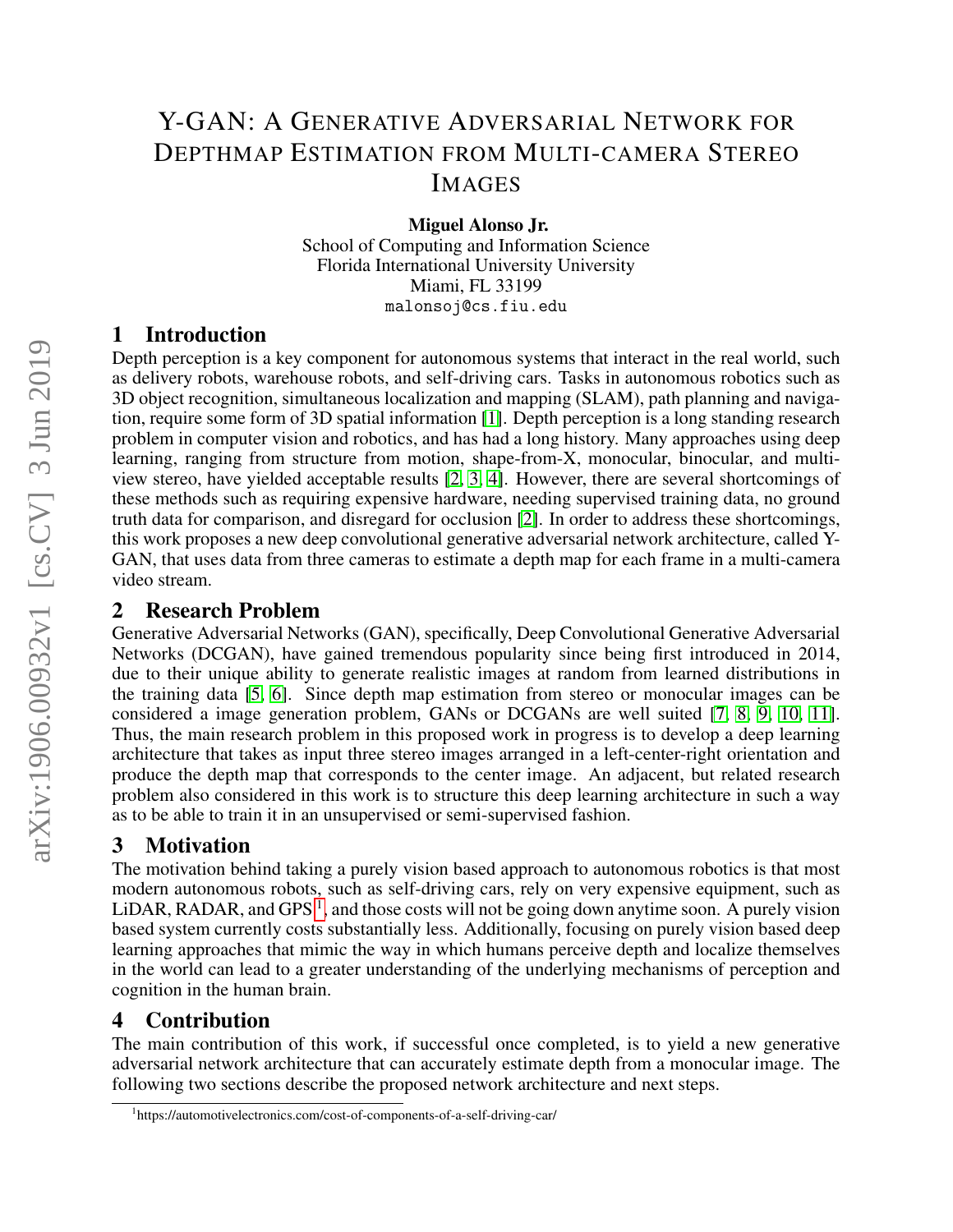

<span id="page-1-0"></span>Figure 1: Y-GAN Architecture

#### 4.1 Y-GAN Network Architecture

Figure [1](#page-1-0) shows the structure of the Y-GAN. This GAN architecture has a single generator, G, and two discriminators,  $D_L$ , the left image discriminator, and  $D_R$ , the right image discriminator. G is a U-NET with the left half of the U being a pre-trained RESNET34 [\[12\]](#page-2-11). The right half of the U-NET is not frozen and is trained along with the rest of the Y-GAN. The goal of the generator is to generate a depthmap from the center image. This depthmap is then used along with a spatial transformer [\[13\]](#page-2-12) ( $ST_L$  and  $ST_R$ ) and the center image to generate a reconstruction of the left and right images ( $\hat{I}_L$  and  $\hat{I}_R$ ).  $\hat{I}_L$  and  $\hat{I}_R$  are sent to the discriminator for judgement. The GAN loss functions that will be used to train the network are described in section [4.2.](#page-1-1)

#### <span id="page-1-1"></span>4.2 Loss Functions

Similar to GANs, the loss functions  $\mathcal{L}_{D_L}$  and  $\mathcal{L}_{D_R}$  for  $D_L$  and  $D_R$  are  $log D_L(x)$  and  $log D_R(x)$ , respectively. The goal of training the discriminators is to minimize this loss. However, in contrast to GANs, a YGAN would need a very different loss function to train the generator,  $G$ . The loss function for the generator is given by

$$
\mathcal{L}_G = \log(1 - D_L(\hat{I}_L)) + \log(1 - D_R(\hat{I}_R)) + \mathcal{L}_L + \mathcal{L}_R
$$
\n(1)

where  $\mathcal{L}_L$  and  $\mathcal{L}_R$  are given by

$$
\mathcal{L}_K = \frac{1}{N} \sum_N [||I_K - \hat{I_K}|| + SSIM(I_K, \hat{I_K})]
$$
\n(2)

and  $SSIM(I_K, I_K)$  is a structural similarity measure [\[2\]](#page-2-1). Including  $\mathcal{L}_L$  and  $\mathcal{L}_R$  as constraints ensures that the reconstructed images match the ground truth, thereby biasing the generator to produce an accurate depthmap for the center image.

### 5 Next Steps

The next steps for this work include synthetic dataset generation (including ground truth depthmaps for estimating accuracy), training and testing on the synthetic data, and transfer learning evaluation on a real multi-camera dataset.